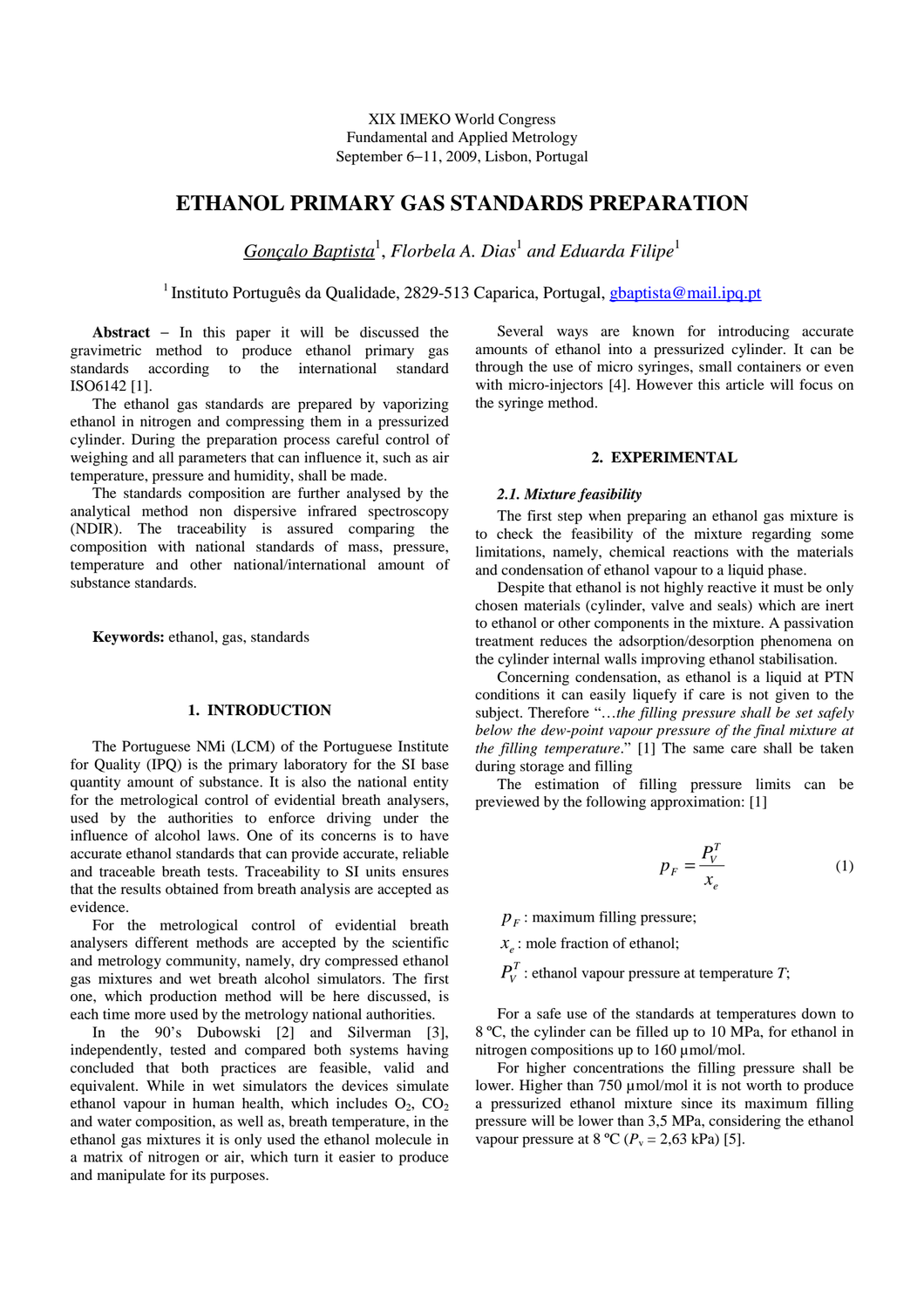### *2.2. Purity analysis*

Purity analysis of both ethanol and nitrogen is a critical factor regarding the standards accuracy produced. Actually the impurities in the parent gases are the main contributors for the final uncertainty. The ethanol used is 99,8 % (mol/mol) pure and the nitrogen is 99,99990 % (mol/mol) pure. These specified values are checked and reanalysed with analytical techniques such as gas chromatography (GC) and Fourier transform infrared spectroscopy (FTIR).



Fig. 1. Preparation generic scheme [9]

#### *2.3. Gravimetric preparation method*

Prior to the preparation, the cylinder must be cleaned and evacuated in a vacuum station. After reaching a vacuum of magnitude of  $10 \mu Pa$ , the cylinder is ready to be filled.

The filling is performed in a sequence of steps summarised below:

-the empty cylinder is weighed in a mass comparator, where it is compared against a cylinder with identical volume and shape;

-the syringe is weighed empty and filled with the desired amount;

-the evacuated cylinder is connected to the filling station with a pressurized nitrogen cylinder connected upstream;

-the syringe is unloaded to the filling station and afterwards the pure nitrogen will flow through the system causing the ethanol evaporation and forcing it to the cylinder;

-after filling both the filled cylinder and the empty syringe are weighed again;

-finally the mixture is rolled for homogenisation and stabilisation purposes.

## *2.4. Uncertainty evaluation*

Regarding this preparation procedure three categories of uncertainties sources can be found, namely, the weighing process, the ethanol and nitrogen purity, and the molar masses[1].

The weighing uncertainties sources are mainly from the balance (resolution, drift, cylinder location on the pan), weights (used on the comparator), the buoyancy effects (due to atmospheric density changes) and the residual gas (cylinder purging).

The raw materials used are not 100% pure. Therefore their impurities content have an uncertainty. Even if there is an impurities specification from the supplier, the laboratory makes its own purity analysis for checking and validation.

The molar masses values are determined from the atomic weights and associated uncertainties from IUPAC.

Other sources such as the surface treatment can cause adsorption/desorption reaction causing the mixture destabilisation.



Fig. 2. Uncertainty diagram

# *2.4. Composition validation*

Once the mixture is finished the final composition can be calculated and expressed as mole fraction (mol/mol). As the mole fractions of ethanol used as standards materials are considerably low, it is usual to express in µmol/mol (ppm). Expressing the composition in mole fraction makes it independent from pressure or temperature changes.

Finally, after composition determination, the value is validated by comparing it with other primary ethanol gas standards in accordance with the ISO6143 standard. The analytical method used is the NDIR spectroscopy.

The validation criterion is:

$$
\left|x_{grav} - x_{anal}\right| \leq 2\sqrt{u\left(x_{grav}\right)^2 + u\left(x_{anal}\right)^2} \tag{2}
$$

Where  $x_{grav}$  and  $x_{anal}$  are the gravimetrically and analytically measured mole fraction and  $u(x_{grav})$  and  $u(x_{anal})$ are the correspondent uncertainties.

Our calibration measurement capability (CMC) for the ethanol mixtures in nitrogen is  $(100 - 500)$  µmol/mol with an associated relative expanded uncertainty between 0,7 % and 1,6 %. IPQ demonstrated it through the participation in the comparison CCQM-K4 "Ethanol mixtures in nitrogen" conducted by the Consultative Committee for Amount of Substance of BIPM [7]. Therefore its CMC are recognized